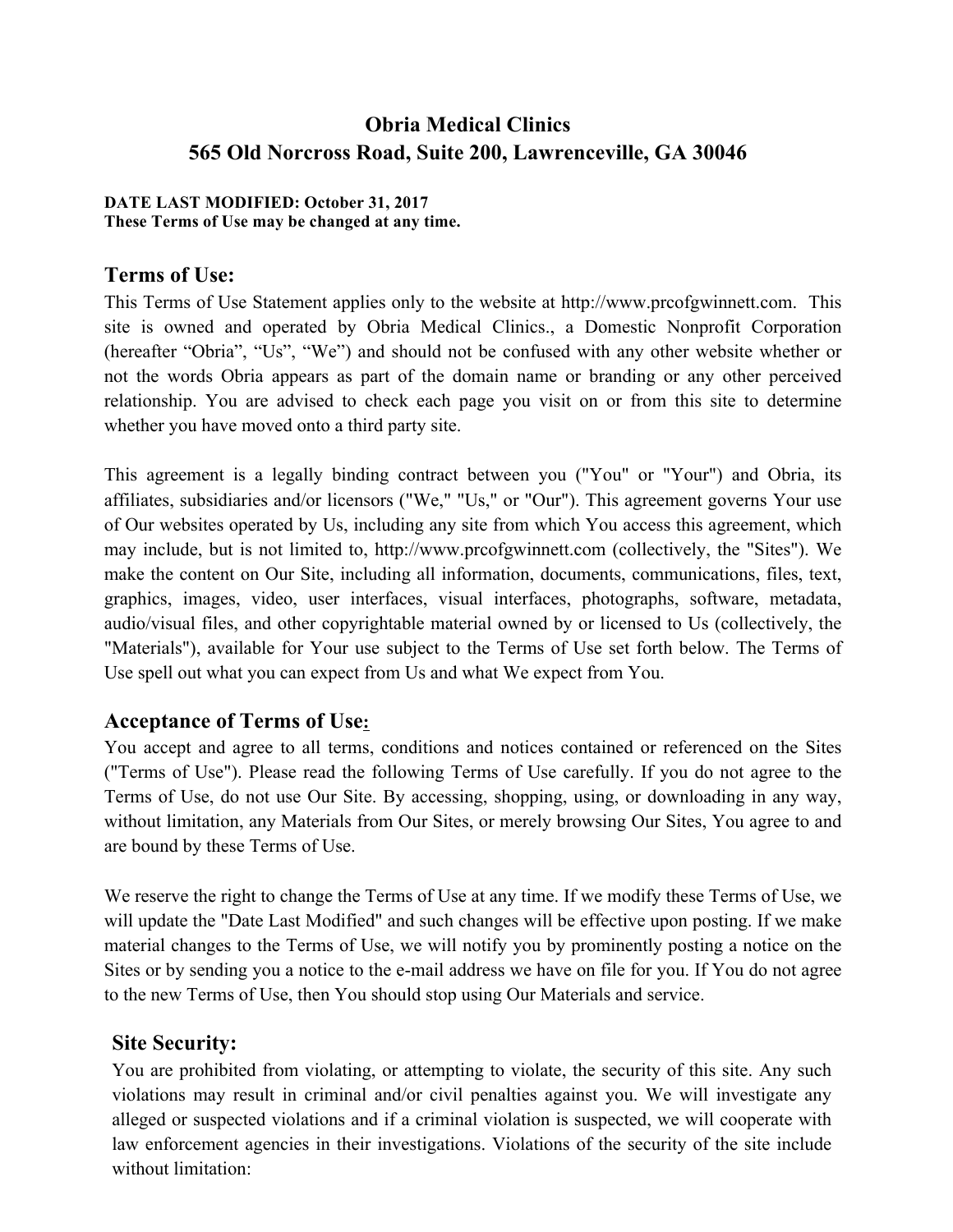- logging into or attempting to log into a server or account that you are not authorized to access;
- accessing data or taking any action to obtain data, information or services not intended for you or your use;
- attempting to probe, scan or test the vulnerability of any system or network;
- tampering, hacking, modifying or otherwise corrupting or breaching security or authentication measures;
- transmitting material that contains viruses, Trojan horses, worms, time bombs, cancelbots, corrupted files or other computer programming routines or engines or engage in conduct that could damage, disrupt or otherwise impair or interfere with a computer's functionality or the operation of the site.

# **Other Prohibited Activity**

#### **In using this site, you must not:**

- post, send or otherwise transmit to or through the site any unlawful, infringing, harmful, harassing, defamatory, threatening, vulgar, sexually explicit, hateful or otherwise objectionable material of any kind, any material that exploits children or is invasive of or in breach of another person's privacy or other rights or any material that Obria in its sole discretion does not wish posted or transmitted on the site;
- defame, abuse, harass, stalk, threaten or otherwise violate the legal rights (such as rights of privacy and publicity) of others;
- upload or otherwise make available, files that contain images, software or other material protected by intellectual property laws, including without limitation copyright or trademark laws and rights of publicity and privacy unless you own or control the rights thereto or have received all necessary authorizations to do the same;
- misrepresent your identity or affiliation in any way;
- engage in deceptive online marketing;
- violate any applicable laws or regulations; or
- assist or permit any persons in engaging in any of the activities described above.

### **User Submissions:**

You must exercise caution, good sense and sound judgment in using the site. You are responsible for any material you place on or transmit to or through the site. You agree, represent and warrant that any information you post to or transmit through the site is truthful, accurate, not misleading and offered in good faith, and that you have the right to post or transmit such information. Such information (including without limitation, data, text, software, graphics or any other materials whatsoever), whether publicly posted or privately transmitted, is your sole responsibility.

### **Unsolicited Ideas:**

Obria does not accept or consider unsolicited ideas, including ideas for new promotions, products, technologies, or processes. You must not transmit any material to or through this site that you consider to be confidential or proprietary. Any material that you transmit to or through this site will be considered non-confidential and non-proprietary. This policy serves to avoid potential misunderstandings or disputes regarding ownership of ideas.

Except as expressly provided in the Privacy Statement or separate written agreement between you and Obria you give Obria an unrestricted, irrevocable, worldwide, royalty-free license to use, reproduce, display, publicly perform, transit and distribute such information. You further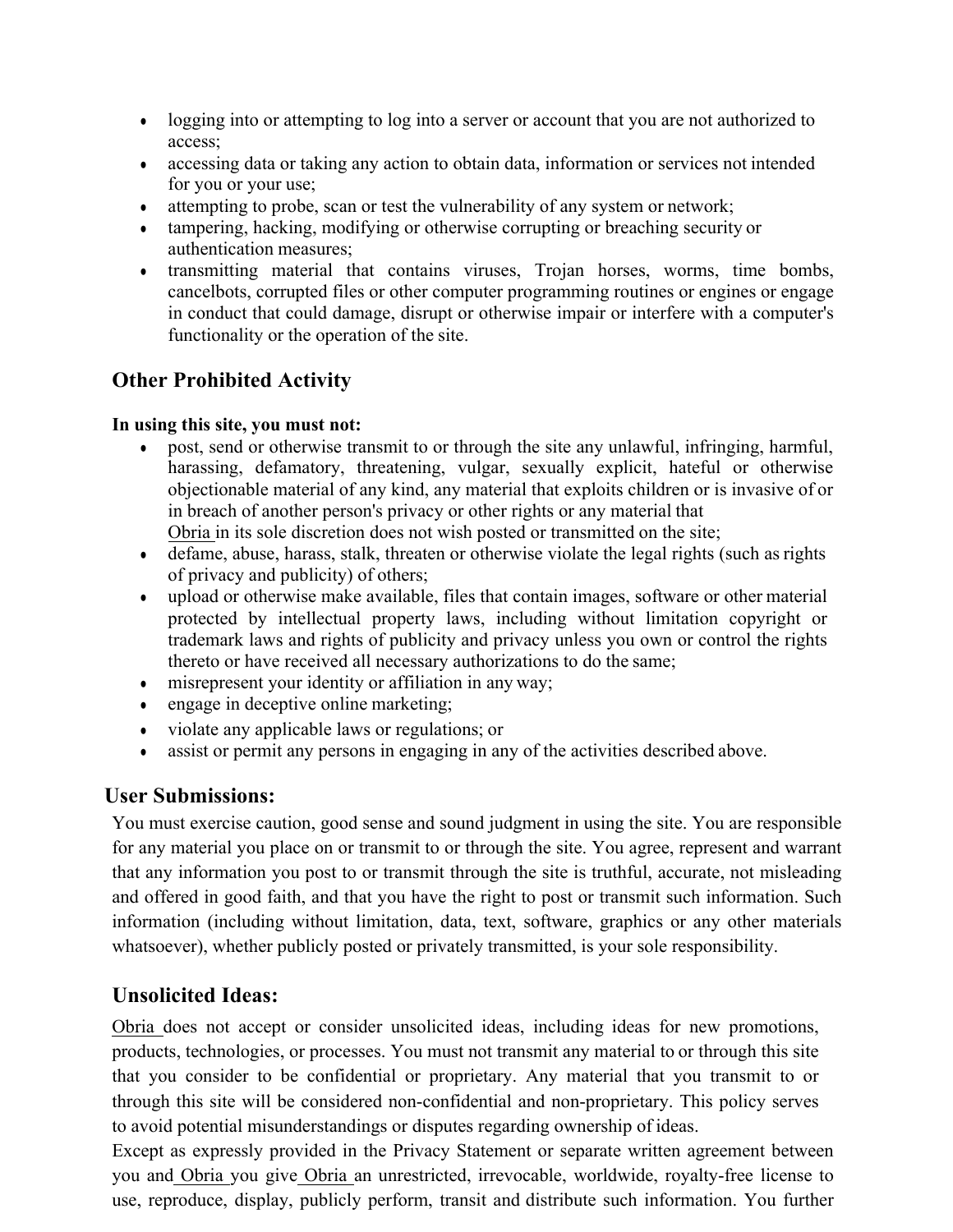agree that Obria has the right to use, without any payment or accounting to you or others, any concepts, know-how or ideas that you (and those who act on your behalf) transmit to or through this site.

# **Copyright:**

The material made available at this site is protected by copyright. No material from this site may be copied, reproduced, republished, uploaded, posted, transmitted, or distributed in any way without written permission of the copyright owner, except that you may download one copy of the materials on any single computer and produce one printed copy for your personal, noncommercial use only, provided you keep intact all copyright and other proprietary notices. Modification of the materials or use of the materials for any other purpose is a violation of Obria's copyright and other proprietary rights. Permission for all other uses of materials contained herein, including reproducing and distributing multiple copies, or linking to any page at this site except the "home page" (http://www.prcofgwinnett.com), must be obtained in a signed written agreement from Robin Mauck, the director of Obria in advance. Requests for such authorization should be sent via email. For purposes of this Agreement, the use of any such material on any other website or networked computer environment is prohibited. All design rights, databases and compilation and other intellectual property rights, in each case whether registered or unregistered, and related goodwill is proprietary to Obria. In the event you download software from the site, the software, including any files, images incorporated in or generated by the software, and data accompanying the software (collectively, the "Software") are licensed to you by Obria does not transfer title to the Software to you. You may own the medium on which the Software is recorded, but Obria retains full and complete title to the Software, and all intellectual property rights therein. You may not redistribute, sell, decompile, reverse engineer, disassemble or otherwise reduce the Software to a human-perceivable form, except to the extent permitted by applicable law and on giving Obria prior written notice of such activities.

### **Trademarks:**

All trademarks, service marks, logos and trade names, whether registered or unregistered, are proprietary to Obria or to other companies where so indicated. You may not reproduce, download or otherwise use any such trademarks, service marks, logos or trade names without the prior written consent of the appropriate owner thereof.

### **Ideas and Inventions:**

All comments, feedback, suggestions, ideas, and other submissions ("Ideas") disclosed, submitted, or offered to Us in connection with Your use of this Site shall become Our exclusive property. You agree that unless otherwise prohibited by law We may use, sell, exploit and disclose the Ideas in any manner, without restriction and without compensation to You.

### **Links to Other Websites:**

As you view this site, you will notice links to other non-Obriawebsites. These links are for convenience only. Certain of these linked websites may make use of Obria proprietary intellectual property rights (such as trademarks, service marks, logos and trade names)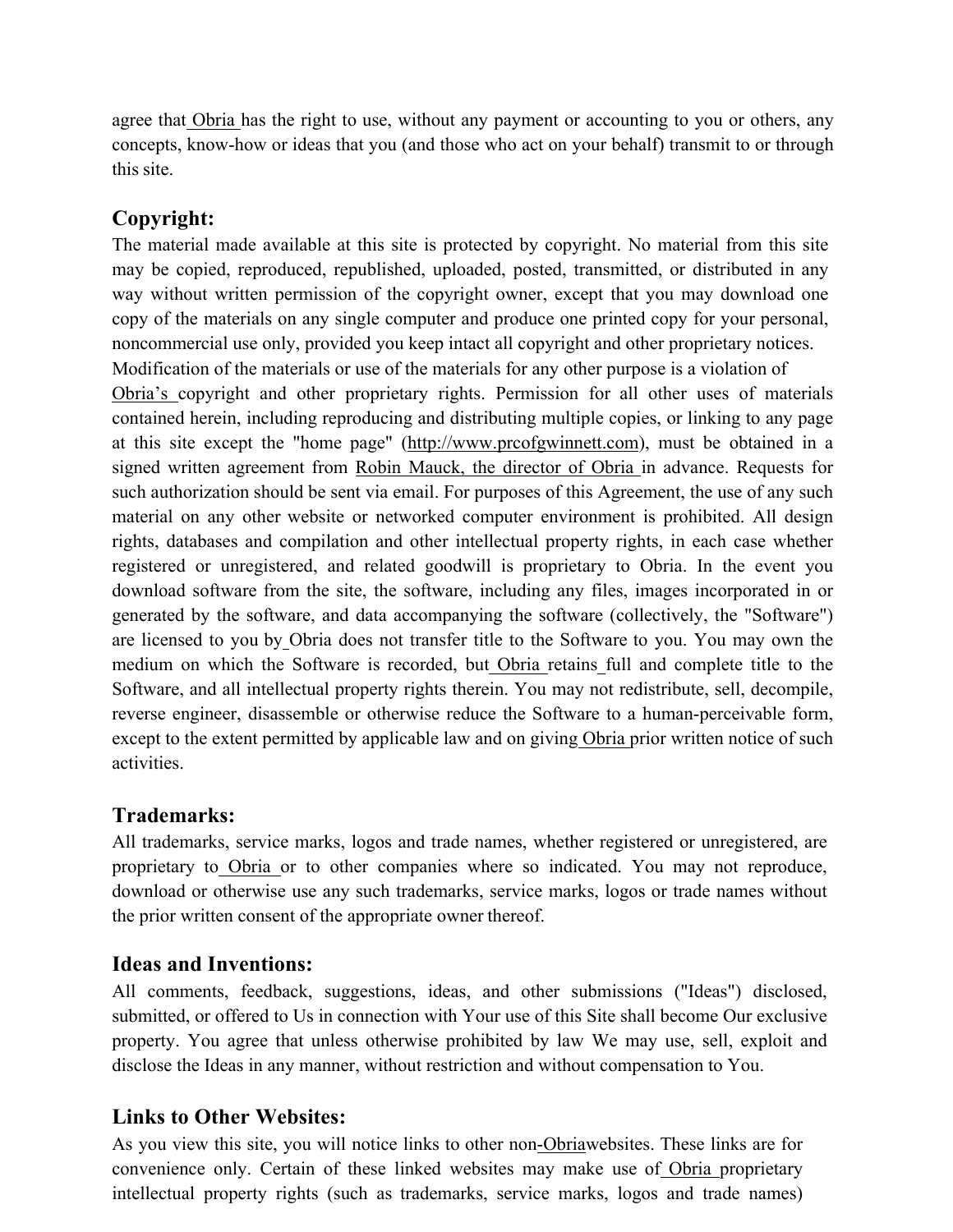under license from Obria. Obria is not responsible for the availability or content of these sites or for any viruses or other damaging elements encountered in linking to a third party website. In addition, providing links to these sites should not be interpreted as endorsement or approval by Obria the organizations sponsoring the sites or their products or services.

# **Notice and Procedure for Making Claims under the Digital Millennium Copyright Act:**

The Digital Millennium Copyright Act (DMCA) provides recourse to copyright owners who believe that their rights under the United States Copyright Act have been infringed by acts of third parties over the Internet. If You believe that your copyrighted work has been copied without your authorization and is available on Our Sites in a way that may constitute copyright infringement, You may provide notice of Your claim to Our Designated Agent listed below. For your notice to be effective, it must include the following information:

- 1 A physical or electronic signature of a person authorized to act on behalf of the owner of an exclusive right that is allegedly infringed;
- 2 A description of the copyrighted work that you claim has been infringed upon;
- 3 A description of where the material that you claim is infringing is located on this Sites;
- 4 Information reasonably sufficient to permit the service provider to contact the complaining party, such as address, telephone number, and, if available, an e-mail address at which the complaining party may be contacted;
- 5 A statement by you that you have a good-faith belief that the disputed use is not authorized by the copyright owner, its agent, or the law; and
- 6 A statement that the information in the notification is accurate and under penalty of perjury, that the complaining party is authorized to act on behalf of the owner of an exclusive right that is allegedly infringed.

Designated Agent: Robin Mauck 565 Old Norcross Road, Suite 200 Lawrenceville, GA 30046 USA info@prcg.org

The Designated Agent should be contacted only if You believe that Your work has been used or copied in a way that constitutes copyright infringement and such infringement is occurring on Our Sites. All other inquires to the Designated Agent will not be answered.

# **Privacy and Protection of Personal Information:**

We respect the privacy of visitors to our Sites. Please see Our Privacy Notice relating to the collection and use of Your information. You acknowledge and agree that this Privacy Notice, including, but not limited to, the manner in which We collect, use and disclose Your personally identifiable information, is incorporated and made part of these Terms of Use. If You do not agree to each and every part of Our Privacy Notice, then You should not use the Sites or submit any personally identifiable information through Our Sites. Questions regarding privacy issues should be directed to Us via e-mail at  $info@prog.org$ .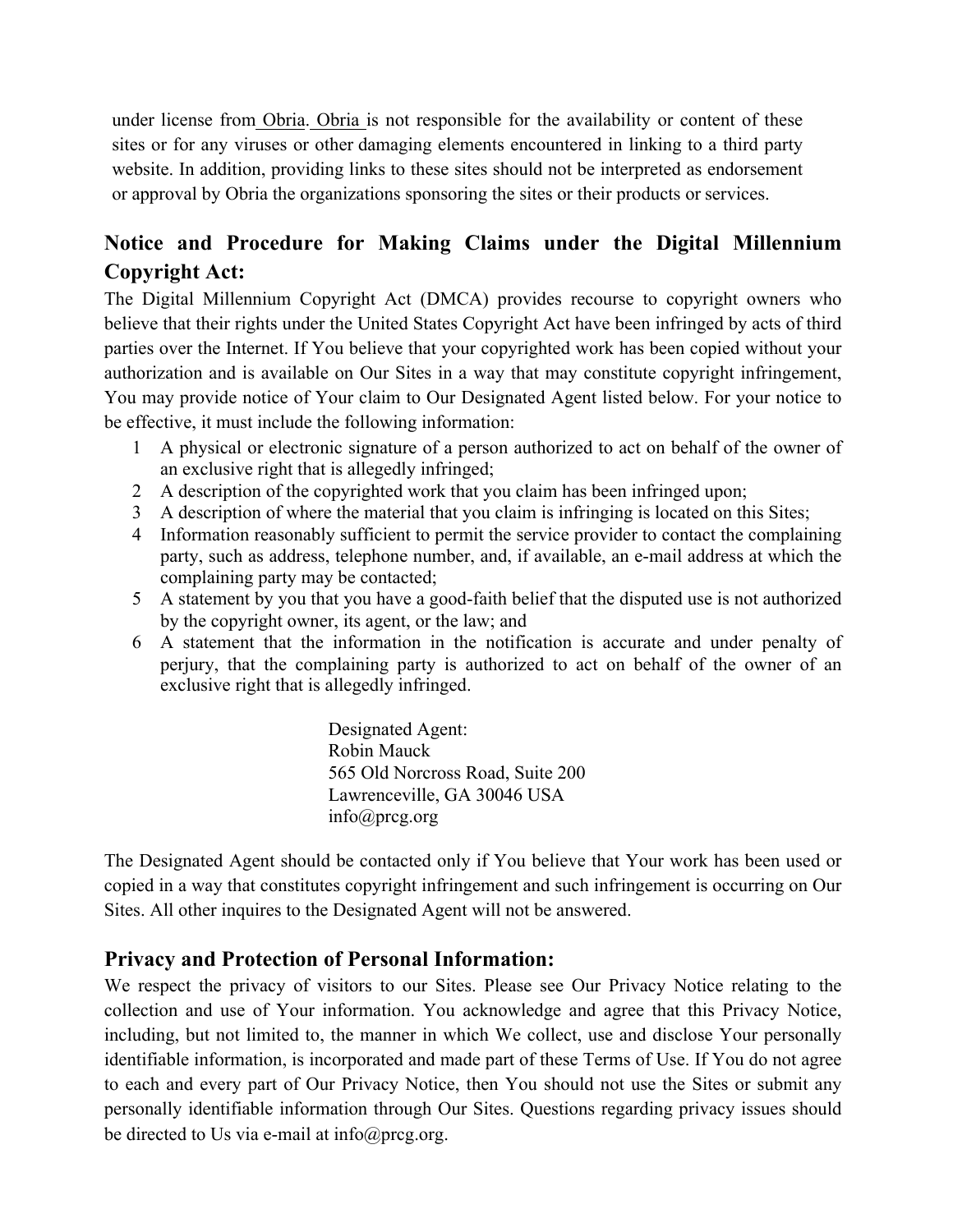#### **Jurisdictional Issues:**

## This site is controlled and operated by **Pregnancy Resource Center of Gwinnett Inc.**

**337 West Pike Street, Lawrenceville, GA 30046** from its offices within the State of

Georgia in the county of Gwinnett, in United States of America. By visiting the Obria Site, even if accessed from a location outside Georgia or outside of the United States, you agree that the laws of the State of Georgia will govern these disclaimers, Terms of Use and Privacy Notice, without giving effect to any principles of conflicts of laws. We reserve the right to make changes to Our Sites and these disclaimers, Terms of Use or Privacy Notice at any time. You hereby irrevocably and unconditionally consent to jurisdiction in the State of Georgia. Obria makes no representation that materials in the site are appropriate or available for use in other locations. Those who choose to access this site from other locations do so on their own initiative and are responsible for compliance with local laws, if and to the extent local laws are applicable. Access to this site from jurisdictions where the contents of this site are illegal or penalized is prohibited. Software from this site is further subject to United States export controls.

## **Circumvention:**

You acknowledge and agree that You shall not circumvent or attempt to circumvent any of these Terms of Use or the Materials offered through Our Sites or otherwise interrupt or attempt to interrupt the operations of the Sites (collectively, a "Circumvention Act"). If We determine, in Our sole discretion, that You have engaged, or attempted to engage, in any Circumvention Act, or to otherwise commit fraud with regard to the Sites, then, in such an event, We reserve the right to institute civil or criminal proceedings against You and to report You to the relevant regulatory authorities.

### **Termination:**

This agreement is effective until terminated by either party. You may terminate this agreement at any time by destroying all materials obtained from this site and all related documentation and all copies and installations thereof, whether made under the terms of this agreement or otherwise.

This agreement will terminate immediately without notice from Obria if in Obria's sole discretion you fail to comply with any term or provision of this agreement. Upon termination, you must destroy all materials obtained from this site and all copies thereof, whether made under the terms of this agreement or otherwise. The provisions of this Terms of Use Statement concerning site security, prohibited activity, copyrights, trademarks, user submissions, disclaimer, limitation of liability, indemnity, governing law and jurisdiction shall survive any termination of this agreement.

### **Security.**

We, and Our Providers, reserve the right to monitor all network traffic to Our Sites to identify and/or block unauthorized attempts or intrusions to upload or change information or cause damage to Our Sites in any fashion. Anyone using Our Sites expressly consents to such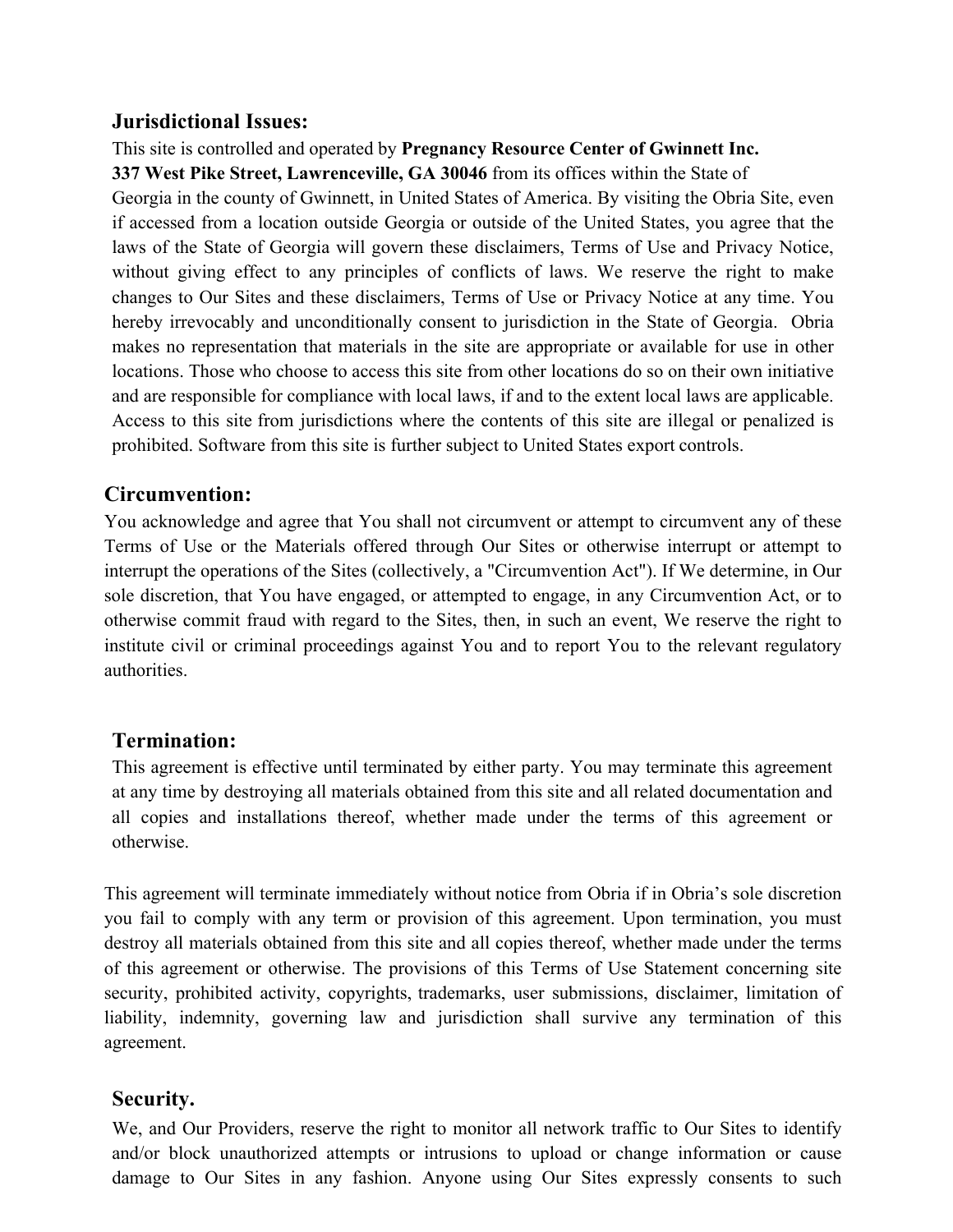monitoring. We reserve the right to fully cooperate with any law enforcement authorities or court order requesting or directing Us to disclose the identity of anyone posting any information, or publishing or otherwise making available any materials that are believed to violate these Terms of Use.

### **Disclaimer of Warranties and Limitation of Liability:**

You expressly agree that use of Our Site, services, and Materials at Your sole risk. Neither We nor any of Our officers, directors, employees, agents, merchants, sponsors, licensors, suppliers (both hardware and software), and/or any third party who provides products or services purchased from, used, transmitted or distributed by Us (collectively "Providers"), or the like, warrant that sites affiliated with Providers, including, but not limited to, Our Sites, will be uninterrupted, error-free, or free of viruses, worms, Trojan horses, keyboard loggers, spyware, adware, malware, harmful or malicious code, or other defects. The information, products and services published on Our Sites may contain inaccuracies or typographical errors. Furthermore, information You may provide to Us online may be lost or destroyed due to technical problems with Our systems that are beyond Our control. We make no warranty as to the results that may be obtained from the use of Our Sites or as to the accuracy, reliability, or currency of any information content, service, or merchandise provided through Our Sites.

The materials in this site are provided "as is" and without warranties of any kind either express or implied. To the fullest extent permissible pursuant to applicable law, Obria disclaims all warranties, express or implied, including, but not limited to, implied warranties of merchantability and fitness for a particular purpose. Obria does not warrant that the functions contained in the materials will be uninterrupted or error-free, that defects will be corrected, or that this site or the server that makes it available are free of viruses or other harmful components. Obria does not make any representations or warranties regarding the use or the results of the use of the materials in this site in terms of their correctness, accuracy, reliability, or otherwise. Applicable law may not allow the exclusion of implied warranties, so the above exclusion may not apply to you.

### **Limitation of Liability:**

To the extent permitted under applicable law, under no circumstances, including, but not limited to, negligence, shall NOT be liable for any compensatory, punitive, special or consequential damages that result from the use of, or the inability to use, the materials in this site, even if Obria or a Obria authorized representative has been advised of the possibility of such damages. Applicable law may not allow the limitation or exclusion of liability or incidental or consequential damages, and so to that extent the above limitation or exclusion may not apply to you. In no event shall Obria's total liability to you for all damages, losses, and causes of action (whether in contract, tort (including, but not limited to, negligence) or otherwise) exceed the amount paid by you to Obria if any, for using this site.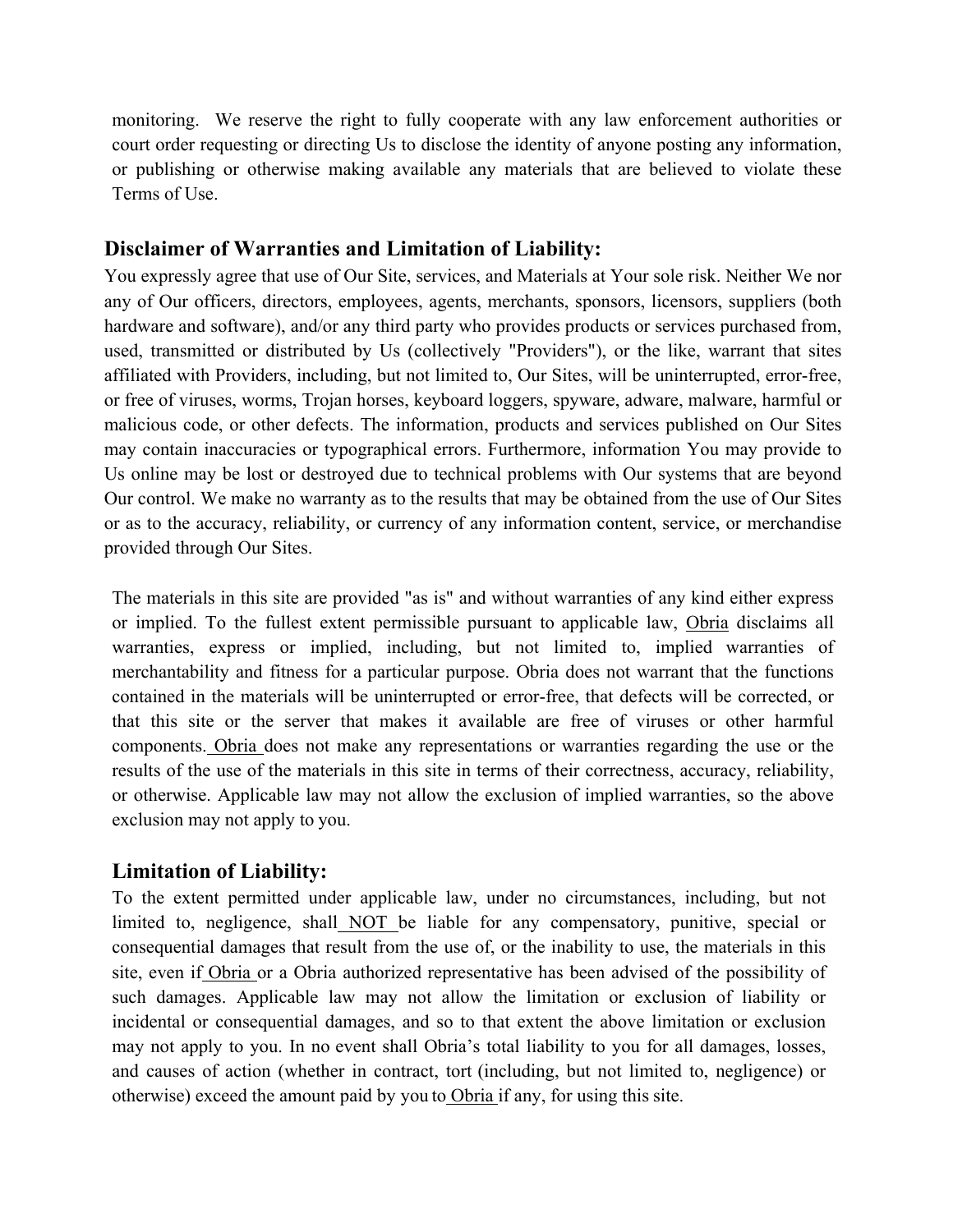### **Indemnity:**

You agree to indemnify, defend and hold Obria, its affiliates and any of its and their directors, employees, agents and contractors harmless from and against any and all claims, damages, losses, costs (including without limitation reasonable attorneys' fees) or other expenses that arise directly or indirectly out of or from (i) your breach of this agreement; and/or (ii) your activities in connection with this site.

# **Waiver/Severability:**

Any failure by Us to require or enforce strict performance by You of any provision of these Terms of Use or to exercise any right under them shall not be construed as a waiver or relinquishment of Your right to assert or rely upon any such provision or right in that or any other instance.

The provisions of these Terms of Use are intended to be severable. If for any reason any provision of these Terms of Use shall be held invalid or unenforceable in whole or in part by any court of competent jurisdiction, such provision shall, as to such jurisdiction, be ineffective to the extent of such determination of invalidity or unenforceability without affecting the validity or enforceability thereof in any other manner or jurisdiction and without affecting the remaining provisions of the Terms of Use, which shall continue to be in full force and effect.

## **Statute of Limitations:**

You agree that regardless of any statute or law to the contrary, any claim or cause of action arising out of or related to use of Our Sites, Terms of Use and/or Privacy Notice must be filed within ONE (1) YEAR after such claim or cause of action arose or be forever barred.

### **Entire Agreement:**

These Terms of Use constitute the entire agreement between us with respect to the subject matter hereof and supersedes and replaces all prior or contemporaneous understandings or agreements, written or oral, regarding such subject matter. Any waiver of any provision of the Terms of Use and/or Privacy Notice will be effective only if in writing and signed by Us.

THE SECTION TITLES IN THE TERMS OF USE ARE FOR CONVENIENCE ONLY AND HAVE NO LEGAL OR CONTRACTUAL EFFECT.

# **Disclosure; Forward-Looking Statements**

**CAUTIONARY STATEMENT RELEVANT TO FORWARD-LOOKING INFORMATION FOR THE PURPOSE OF "SAFE HARBOR" PROVISIONS OF THE PRIVATE SECURITIES LITIGATION REFORM ACT OF 1995.** This Web site contains forward-looking statements relating to Obria operations that are based on management's current expectations, estimates and projections. The reader should not place undue reliance on these forward-looking statements, which speak only as of the date of this report.

Unless legally required, Obria undertakes no obligation to update publicly any forward-looking statements, whether as a result of new information, future events or otherwise.